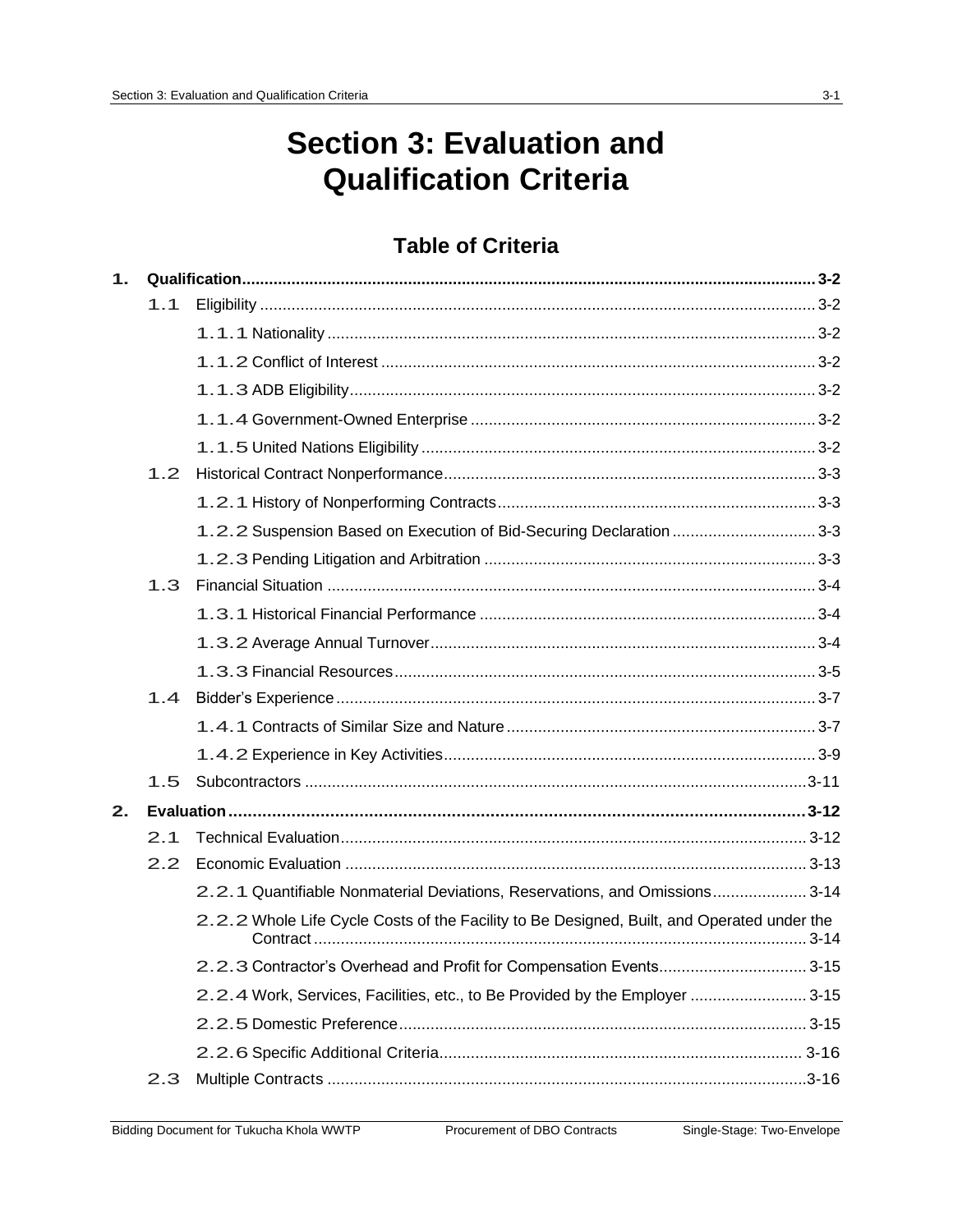## **1. Qualification**

## **1.1 Eligibility**

| Criteria           | <b>Compliance Requirements</b> |                                 |  |  | <b>Documents</b>                                             |
|--------------------|--------------------------------|---------------------------------|--|--|--------------------------------------------------------------|
|                    |                                | <b>Joint Venture</b>            |  |  |                                                              |
| <b>Requirement</b> | <b>Single</b><br><b>Entity</b> | All Partners<br><b>Combined</b> |  |  | <b>Submission</b><br>  Each Partner One Partner Requirements |

#### **1.1.1 Nationality**

| Nationality in accordance with<br>ITB 4.2. | Must meet<br>requirement | Must meet<br>  requirement   requirement   applicable | Must meet | Not | Forms ELI-1:<br>$ELI - 2$ with<br>attachments |
|--------------------------------------------|--------------------------|-------------------------------------------------------|-----------|-----|-----------------------------------------------|
|--------------------------------------------|--------------------------|-------------------------------------------------------|-----------|-----|-----------------------------------------------|

#### **1.1.2 Conflict of Interest**

| $\mid$ No conflicts of interest in $\mid$<br>accordance with ITB 4.3. | Must meet<br>requirement | Must meet<br>$\top$ requirement   requirement   applicable | Must meet | Not | Letter of<br>Technical Bid |
|-----------------------------------------------------------------------|--------------------------|------------------------------------------------------------|-----------|-----|----------------------------|
|-----------------------------------------------------------------------|--------------------------|------------------------------------------------------------|-----------|-----|----------------------------|

#### **1.1.3 ADB Eligibility**

| Not having been declared ineligible<br>by ADB, as described in ITB 4.4. | Must meet<br>requirement | Must meet<br>$\perp$ requirement $\parallel$ requirement $\parallel$ applicable $\parallel$ | Must meet | <b>Not</b> | ∟etter of<br><b>Technical Bid</b> |
|-------------------------------------------------------------------------|--------------------------|---------------------------------------------------------------------------------------------|-----------|------------|-----------------------------------|
|-------------------------------------------------------------------------|--------------------------|---------------------------------------------------------------------------------------------|-----------|------------|-----------------------------------|

#### **1.1.4 Government-Owned Enterprise**

| Bidder required to meet conditions<br>of ITB 4.5 | Must meet<br>requirement | Must meet<br>requirement   requirement   applicable | Must meet | Not | Forms $ELI - 1$ :<br>ELI – 2 with<br>attachments |
|--------------------------------------------------|--------------------------|-----------------------------------------------------|-----------|-----|--------------------------------------------------|
|                                                  |                          |                                                     |           |     |                                                  |

#### **1.1.5 United Nations Eligibility**

| Not having been excluded by an act<br>of compliance with a United Nations<br>Security Council resolution in<br>accordance with ITB 4.8. | Must meet<br>requirement | Must meet<br>reauirement | Must meet<br>l reauirement l | <b>Not</b><br>applicable | Letter of<br>Technical Bid |
|-----------------------------------------------------------------------------------------------------------------------------------------|--------------------------|--------------------------|------------------------------|--------------------------|----------------------------|
|-----------------------------------------------------------------------------------------------------------------------------------------|--------------------------|--------------------------|------------------------------|--------------------------|----------------------------|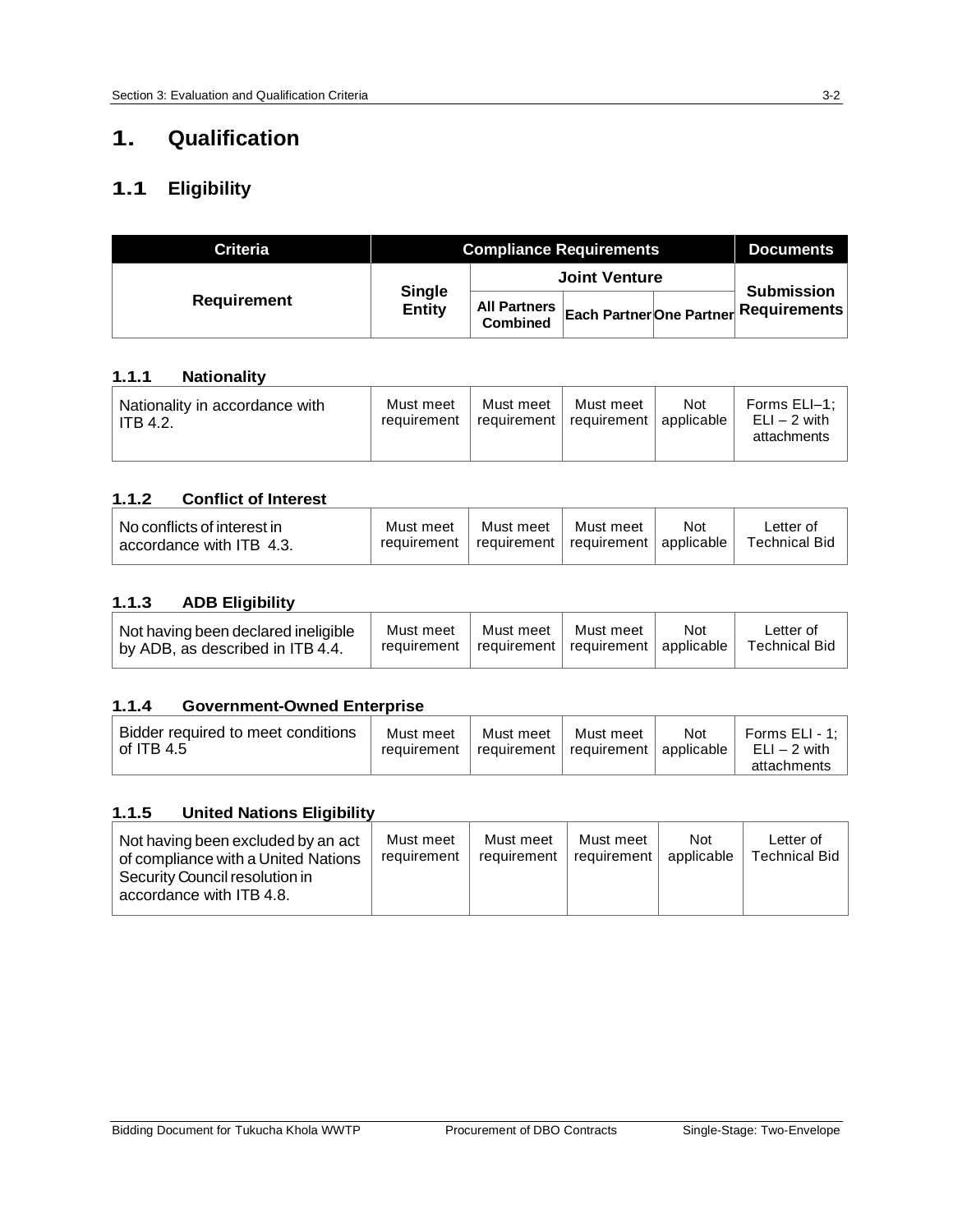a

## **1.2 Historical Contract Nonperformance**

#### **1.2.1 History of Nonperforming Contracts**

| <b>Criteria</b>                                                                                                         | <b>Compliance Requirements</b> | <b>Documents</b>                       |                                       |                          |                     |
|-------------------------------------------------------------------------------------------------------------------------|--------------------------------|----------------------------------------|---------------------------------------|--------------------------|---------------------|
|                                                                                                                         |                                | <b>Joint Venture</b>                   | <b>Submission</b>                     |                          |                     |
| <b>Requirement</b>                                                                                                      | <b>Single</b><br><b>Entity</b> | <b>All Partners</b><br><b>Combined</b> | Each<br><b>Partner</b>                | One<br><b>Partner</b>    | <b>Requirements</b> |
| Nonperformance of a contract <sup>a</sup><br>did not occur as a result of<br>contractor default since 1<br>January 2017 | Must meet<br>requirement       | Must meet<br>requirement               | Must meet<br>requirement <sup>b</sup> | <b>Not</b><br>applicable | Form CON-1          |

Nonperformance, as decided by the Employer, shall include all contracts where (a) nonperformance was not challenged *by the contractor, including through referral to the dispute resolution mechanism under the respective contract, and (b) contracts that were so challenged but fully settled against the contractor. Nonperformance shall not include contracts where Employers decision was overruled by the dispute resolution mechanism. Nonperformance must be based on all information on fully settled disputes or litigation, i.e., dispute or litigation that has been resolved in accordance with the dispute resolution mechanism under the respective contract and where all appeal instances available to the Bidder have been exhausted.*

b *This requirement also applies to contracts executed by the Bidder as Joint Venture member.*

#### **1.2.2 Suspension Based on Execution of Bid-Securing Declaration**

| Criteria                                                                                         | <b>Compliance Requirements</b> | <b>Documents</b>                       |                          |                              |                                   |
|--------------------------------------------------------------------------------------------------|--------------------------------|----------------------------------------|--------------------------|------------------------------|-----------------------------------|
|                                                                                                  |                                | <b>Joint Venture</b>                   | <b>Submission</b>        |                              |                                   |
| <b>Requirement</b>                                                                               | <b>Single</b><br><b>Entity</b> | <b>All Partners</b><br><b>Combined</b> | Each<br><b>Partner</b>   | <b>One</b><br><b>Partner</b> | <b>Requirements</b>               |
| Not under suspension based on<br>execution of a Bid-Securing<br>Declaration pursuant to ITB 4.6. | Must meet<br>requirement       | Must meet<br>requirement               | Must meet<br>requirement | <b>Not</b><br>applicable     | Letter of<br><b>Technical Bid</b> |

#### **1.2.3 Pending Litigation and Arbitration**

Pending litigation and arbitration criterion shall not apply.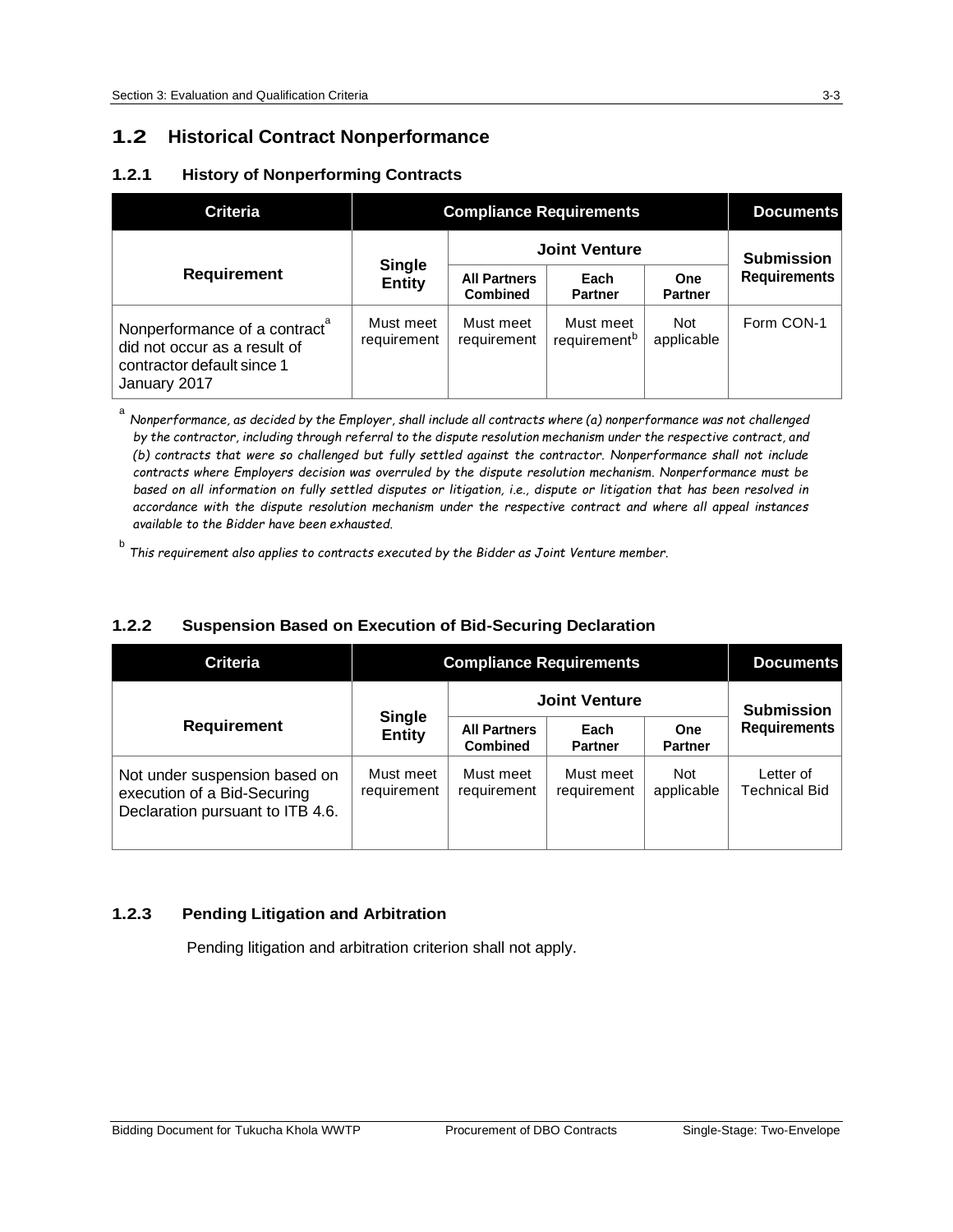## **1.3 Financial Situation**

#### **1.3.1 Historical Financial Performance**

| <b>Criteria</b>                                                                                                                                                                                                                                                                                                                                                                                                                                              |                                                            | <b>Compliance Requirements</b>         |                                     |                              |                                          |
|--------------------------------------------------------------------------------------------------------------------------------------------------------------------------------------------------------------------------------------------------------------------------------------------------------------------------------------------------------------------------------------------------------------------------------------------------------------|------------------------------------------------------------|----------------------------------------|-------------------------------------|------------------------------|------------------------------------------|
|                                                                                                                                                                                                                                                                                                                                                                                                                                                              |                                                            |                                        | <b>Joint Venture</b>                |                              | <b>Submission</b><br><b>Requirements</b> |
| <b>Requirement</b>                                                                                                                                                                                                                                                                                                                                                                                                                                           | <b>Single</b><br><b>Entity</b><br>Must meet<br>requirement | <b>All Partners</b><br><b>Combined</b> | Each<br><b>Partner</b>              | <b>One</b><br><b>Partner</b> |                                          |
| Submission of audited financial<br>statements or, if not required by the<br>law of the Bidder's country, other<br>financial statements acceptable to<br>the Employer, for the last 3 years to<br>demonstrate the current soundness<br>of the Bidder's financial position. As a<br>minimum, the Bidder's net worth for<br>each of the last three years,<br>calculated as the difference between<br>total assets and total liabilities.<br>should be positive. |                                                            | Not<br>applicable                      | Must meet<br>requirement applicable | Not                          | Form $FIN - 1$<br>with<br>attachments    |

## **1.3.2 Average Annual Turnover**

| <b>Criteria</b>                                                                                                                                                                    |                                   | <b>Compliance Requirements</b>         |                                           |                                           | <b>Documents</b>                         |
|------------------------------------------------------------------------------------------------------------------------------------------------------------------------------------|-----------------------------------|----------------------------------------|-------------------------------------------|-------------------------------------------|------------------------------------------|
|                                                                                                                                                                                    |                                   | <b>Joint Venture</b>                   |                                           |                                           |                                          |
| <b>Requirement</b>                                                                                                                                                                 | <b>Single Entity</b><br>Must meet | <b>All Partners</b><br><b>Combined</b> | Each<br><b>Partner</b>                    | <b>One</b><br><b>Partner</b>              | <b>Submission</b><br><b>Requirements</b> |
| Minimum average annual turnover of<br>US \$27.90 million calculated as total<br>certified payments received for<br>contracts in progress or completed,<br>within the last 3 years. | requirement                       | Must meet<br>requirement               | Must meet<br>25%<br>of the<br>requirement | Must meet<br>40%<br>of the<br>requirement | Form FIN-2                               |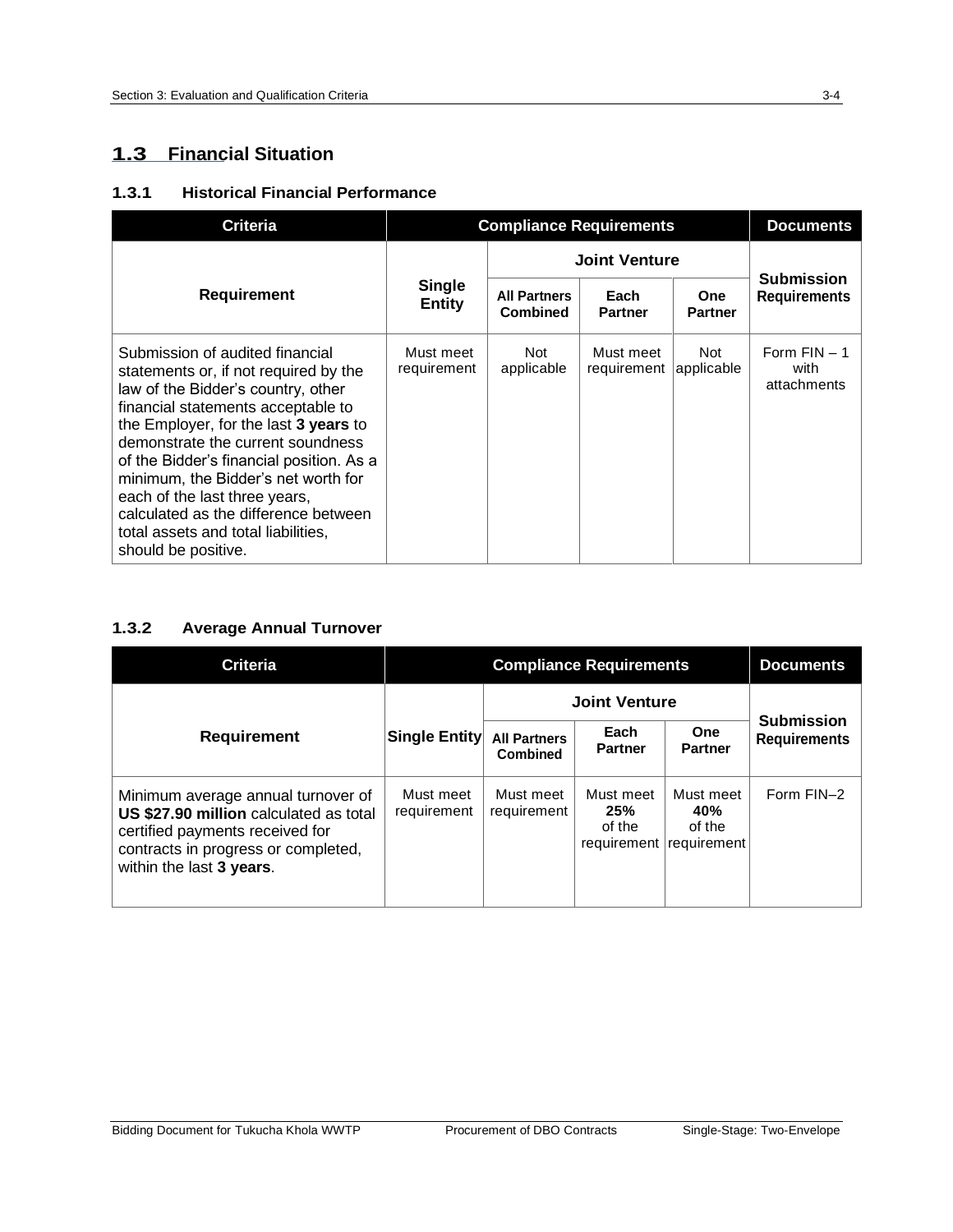#### **1.3.3 Financial Resources**

| <b>Criteria</b>                                                                                                                                                                                                                                                                                                                                           |                          | <b>Compliance Requirements</b>         | <b>Documents</b>         |                          |                                          |
|-----------------------------------------------------------------------------------------------------------------------------------------------------------------------------------------------------------------------------------------------------------------------------------------------------------------------------------------------------------|--------------------------|----------------------------------------|--------------------------|--------------------------|------------------------------------------|
|                                                                                                                                                                                                                                                                                                                                                           |                          | <b>Joint Venture</b>                   |                          |                          |                                          |
| <b>Requirement</b>                                                                                                                                                                                                                                                                                                                                        | <b>Single Entity</b>     | <b>All Partners</b><br><b>Combined</b> | Each<br><b>Partner</b>   | <b>One Partner</b>       | <b>Submission</b><br><b>Requirements</b> |
| For Single Entities:<br>The Bidder must demonstrate that<br>its financial resources defined in<br>Form FIN - 3, less its financial<br>obligations for its current contract<br>commitments defined in Form FIN<br>- 4, meet or exceed the total<br>requirement for the Subject<br>Contract of US\$ 2.5 Million                                             | Must meet<br>requirement | <b>Not</b><br>applicable               | <b>Not</b><br>applicable | <b>Not</b><br>applicable | Form $FIN - 3$<br>and Form FIN<br>$-4$   |
| For Joint Ventures:<br>(1) One partner must demonstrate<br>that its financial resources<br>defined in Form $FIN - 3$ , less<br>its financial obligations for its<br>own current contract<br>commitments defined in Form<br>$FIN-4$ , meet or exceed its<br>required share of 40% from the<br>total requirement for the<br>Subject Contract.<br><b>AND</b> | <b>Not</b><br>applicable | <b>Not</b><br>applicable               | <b>Not</b><br>applicable | Must meet<br>requirement | Form $FIN - 3$<br>and<br>Form $FIN - 4$  |
| (2)<br>Each partner must<br>demonstrate that its financial<br>resources defined in Form FIN<br>- 3, less its financial obligations<br>for its own current contract<br>commitments defined in Form<br>$FIN - 4$ , meet or exceed its<br>required share of 25% from the<br>total requirement for the Subject<br>Contract.<br><b>AND</b>                     | <b>Not</b><br>applicable | <b>Not</b><br>applicable               | Must meet<br>requirement | <b>Not</b><br>applicable | Form $FIN - 3$<br>and Form FIN<br>$-4$   |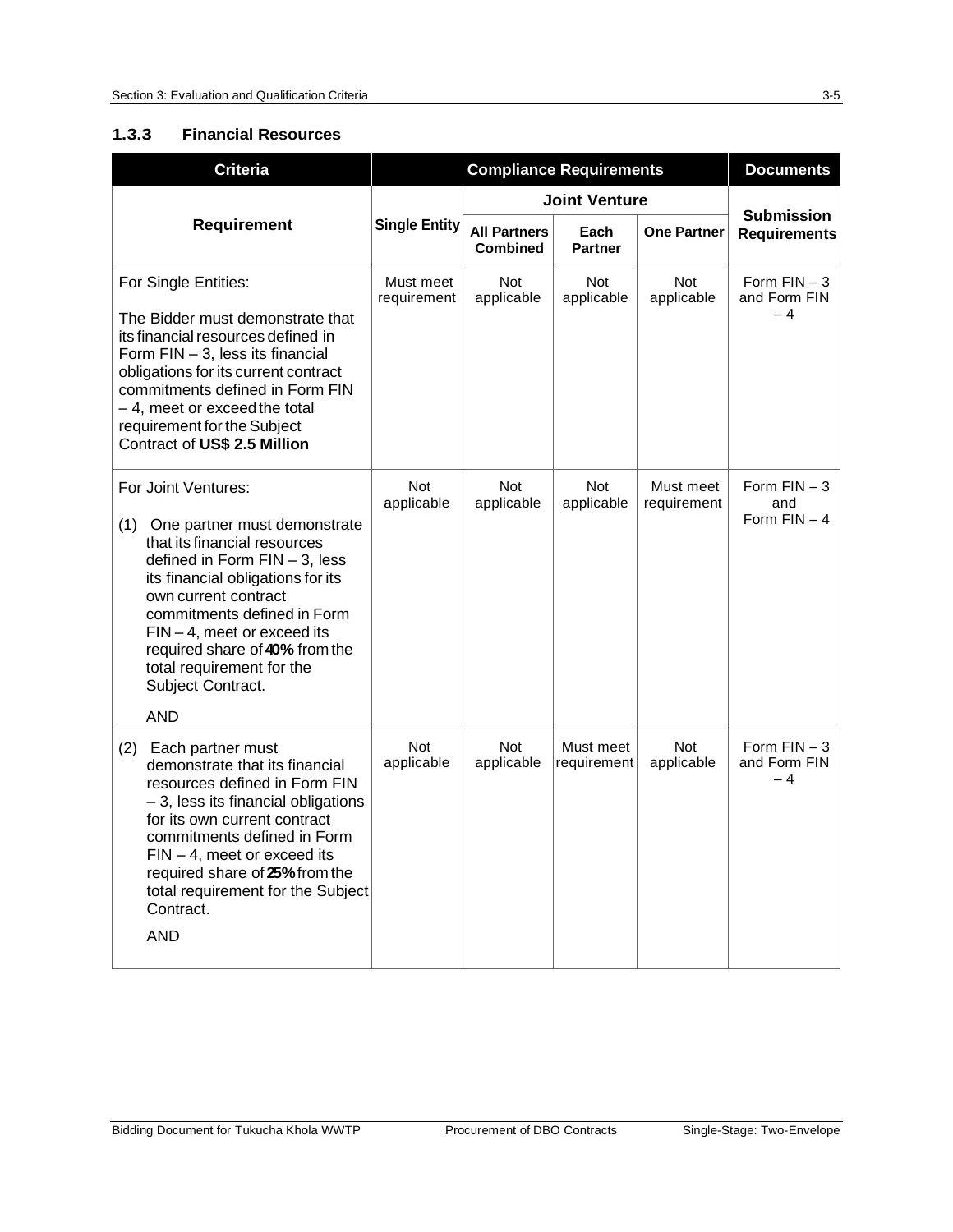| The Joint Venture must<br>(3)<br>demonstrate that the combined<br>financial resources of all<br>partners defined in Form FIN -<br>3, less all the partners' total<br>financial obligations for the<br>current contract commitments<br>defined in Form $FIN - 4$ , meet<br>or exceed the total requirement<br>for the Subject Contract of US\$<br>2.5 Million. | Not<br>applicable | Must meet<br>requirement | Not<br>applicable | Not<br>applicable | Form $FIN - 3$<br>and Form FIN<br>$-4$ |
|---------------------------------------------------------------------------------------------------------------------------------------------------------------------------------------------------------------------------------------------------------------------------------------------------------------------------------------------------------------|-------------------|--------------------------|-------------------|-------------------|----------------------------------------|
|---------------------------------------------------------------------------------------------------------------------------------------------------------------------------------------------------------------------------------------------------------------------------------------------------------------------------------------------------------------|-------------------|--------------------------|-------------------|-------------------|----------------------------------------|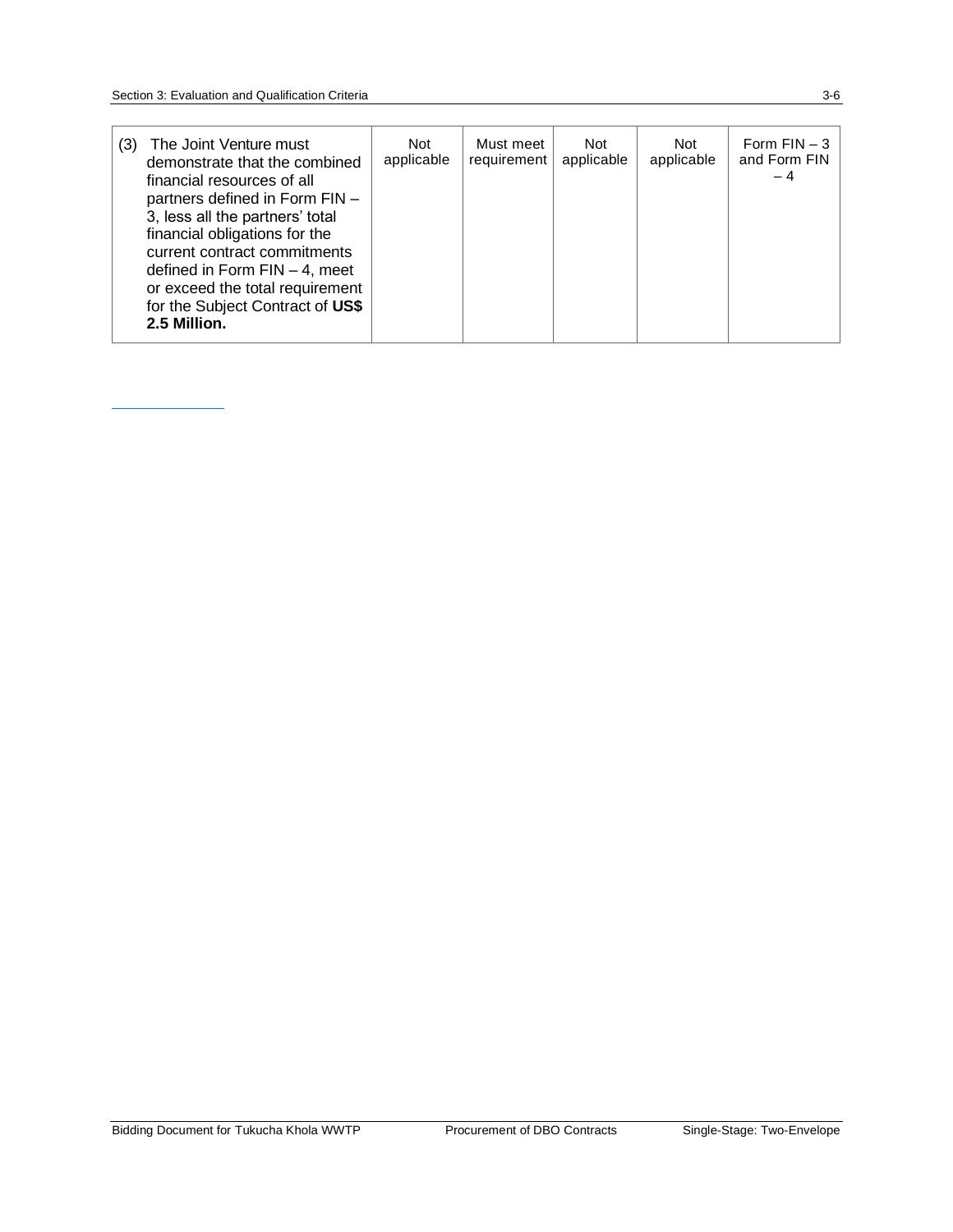## **1.4 Bidder's Experience**

## **1.4.1 Contracts of Similar Size and Nature**

| <b>Criteria</b>                                                                                                                                                                                                                                                                                                                                                                                                                                                                                                                                                                                                                                                                                                                                                                    | <b>Compliance Requirements</b> |                                                                                                                                                                                                                                                                       |                                                                                                                                                                                                            | <b>Documents</b>      |                     |
|------------------------------------------------------------------------------------------------------------------------------------------------------------------------------------------------------------------------------------------------------------------------------------------------------------------------------------------------------------------------------------------------------------------------------------------------------------------------------------------------------------------------------------------------------------------------------------------------------------------------------------------------------------------------------------------------------------------------------------------------------------------------------------|--------------------------------|-----------------------------------------------------------------------------------------------------------------------------------------------------------------------------------------------------------------------------------------------------------------------|------------------------------------------------------------------------------------------------------------------------------------------------------------------------------------------------------------|-----------------------|---------------------|
| Requirement                                                                                                                                                                                                                                                                                                                                                                                                                                                                                                                                                                                                                                                                                                                                                                        | <b>Single</b>                  |                                                                                                                                                                                                                                                                       | <b>Joint Venture</b>                                                                                                                                                                                       |                       | <b>Submission</b>   |
|                                                                                                                                                                                                                                                                                                                                                                                                                                                                                                                                                                                                                                                                                                                                                                                    | <b>Entity</b>                  | <b>All Partners</b><br><b>Combined</b>                                                                                                                                                                                                                                | Each<br><b>Partner</b>                                                                                                                                                                                     | <b>One</b><br>Partner | <b>Requirements</b> |
| Participation, as a contractor,<br>Joint Venture partner, or<br>Subcontractor, in at least two<br>contracts in which the design-<br>build was completed within<br>the last 10 years, and which<br>have been operating<br>successfully for at least two<br>years, and that are similar to<br>the proposed contract, where<br>the value of the Bidder's<br>participation exceeds US \$ 20<br>Million.                                                                                                                                                                                                                                                                                                                                                                                | Must meet<br>requirement       | Must meet<br>requirement as<br>follows:<br>(i) Either one<br>partner must<br>meet<br>requirement<br>Or<br>(ii) any two<br>partners must<br>each<br>demonstrate<br>one contract<br>in which the<br>design-build<br>was completed                                       | Must<br>demonstrate<br>one<br>successfully<br>or<br>substantially<br>completed<br>contract of<br>ASP or SBR<br>or others<br><b>WWTP</b><br>where such<br>partner's<br>value of<br>participation<br>exceeds | Not<br>applicable     | Form $EXP - 1$      |
| The similarity of the Bidder's<br>participation shall be based on:<br>1. Contract type: either DBO,<br><b>Build Operate Transfer (BOT)</b><br>or similar long term contract;<br>and<br>2. Duration: The operation and<br>maintenance period of the<br>contract shall be five years or<br>more; and<br>3. Physical size: Treatment<br>plant shall be at least 14,000<br>m3/day; and<br>4. Technology: Both example<br>contracts shall use Activated<br>Sludge Processes (ASP). At<br>least one of the example<br>contracts shall be a Sequential<br>Batch Reactor type; and<br>5. At least one of the example<br>contracts shall be outside the<br>Bidder's home country. In the<br>case that the bidder is a joint<br>venture where two partners are<br>each providing one example |                                | within the last<br>10 years, and<br>which have<br>been operating<br>successfully for<br>at least two<br>years, and that<br>are similar to<br>the requirement<br>under criteria.<br>where the value<br>of the Bidder's<br>participation<br>exceeds US\$<br>20 Million. | 25% of the<br>subject<br>contract<br>value.                                                                                                                                                                |                       |                     |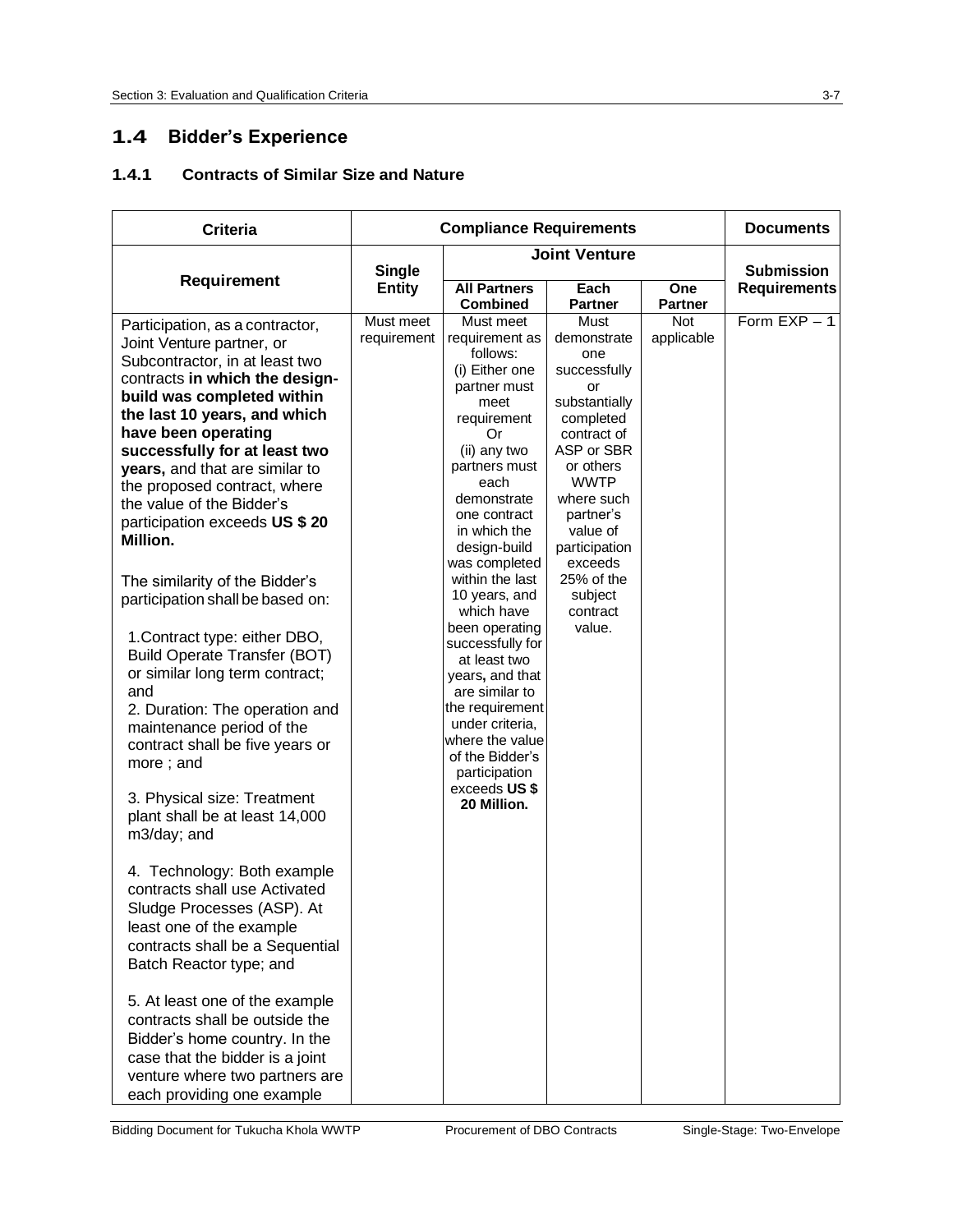| contract (as permitted under     |  |  |  |
|----------------------------------|--|--|--|
| Requirements above), then at     |  |  |  |
| least one partner must provide   |  |  |  |
| an example contract that         |  |  |  |
| located outside its home         |  |  |  |
| country or if any one partner of |  |  |  |
| JV is providing two contracts    |  |  |  |
| (as permitted under              |  |  |  |
| Requirements above), then        |  |  |  |
| one of the example contract      |  |  |  |
| shall be outside the bidder's    |  |  |  |
| home country.                    |  |  |  |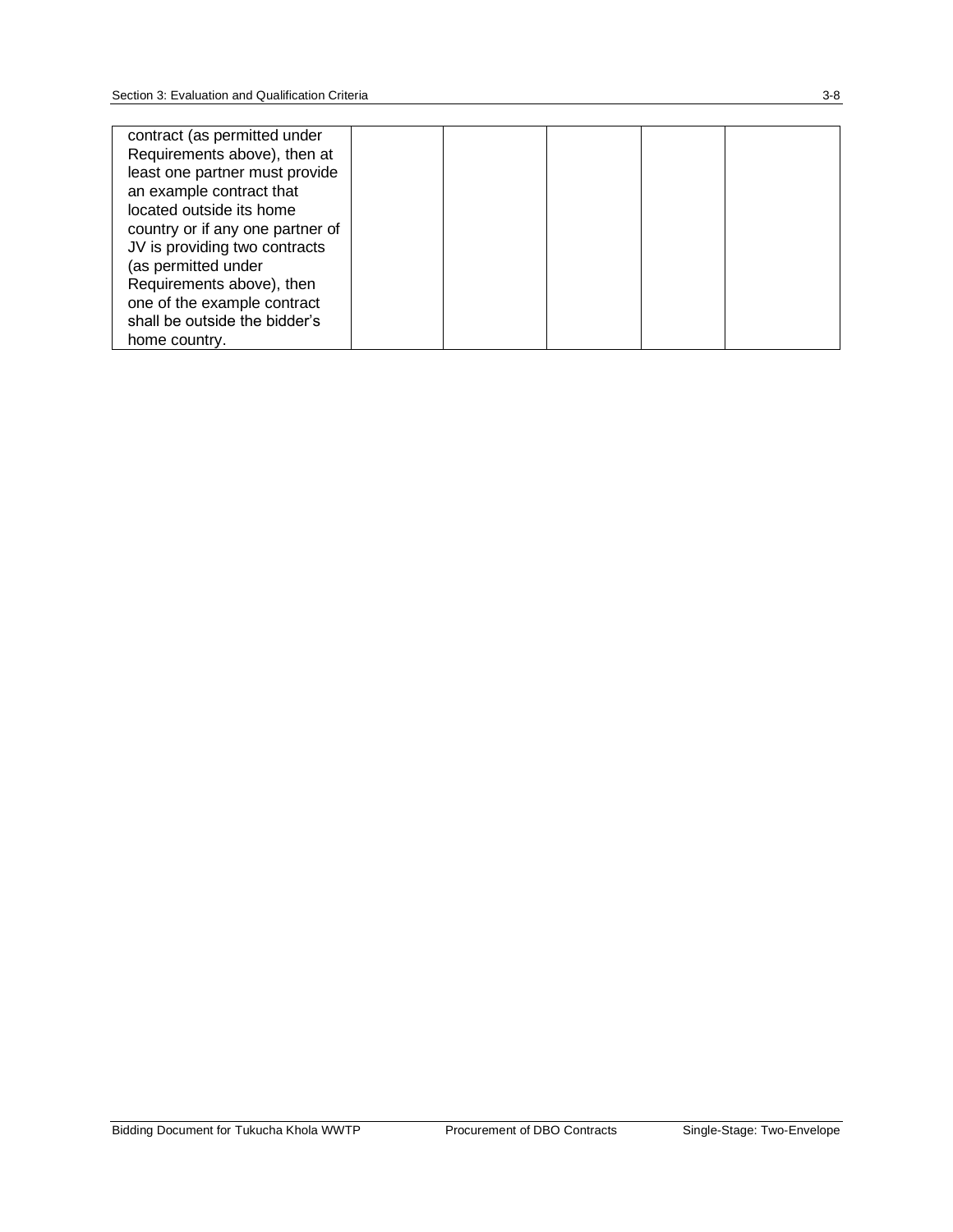#### **1.4.2 Experience in Key Activities**

1.4.2(a) Must be complied with by the Bidder. In case of a Joint Venture Bidder, at least one of the partners must meet the requirement in the key activity.

#### Table A

| <b>Criteria</b>                                                                                                                                                                                                                                                                                                                                                                                                                                                                                                                                                                                                                                                                                                                                                                                                                      | <b>Compliance Requirements</b> | <b>Documents</b>      |                                          |
|--------------------------------------------------------------------------------------------------------------------------------------------------------------------------------------------------------------------------------------------------------------------------------------------------------------------------------------------------------------------------------------------------------------------------------------------------------------------------------------------------------------------------------------------------------------------------------------------------------------------------------------------------------------------------------------------------------------------------------------------------------------------------------------------------------------------------------------|--------------------------------|-----------------------|------------------------------------------|
| <b>Requirement</b>                                                                                                                                                                                                                                                                                                                                                                                                                                                                                                                                                                                                                                                                                                                                                                                                                   | <b>Single Entity</b>           | <b>Joint Venture</b>  | <b>Submission</b><br><b>Requirements</b> |
| For the above or other contracts<br>executed during the period<br>stipulated in 1.4.1, a minimum<br>experience in the following key<br>activities:                                                                                                                                                                                                                                                                                                                                                                                                                                                                                                                                                                                                                                                                                   | Must meet<br>requirement       | Must meet requirement | Form $EXP - 2$                           |
| 1 Project manager/lead partner (covering<br>the management of design, construction,<br>supply and installation of all equipment,<br>commissioning and operation) of at least<br>two wastewater treatment plants within<br>the last ten years using an SBR process<br>each with a capacity of at least 14,000<br>$m^3$ /day.                                                                                                                                                                                                                                                                                                                                                                                                                                                                                                          |                                |                       |                                          |
| 2 Operating and maintaining two<br>municipal wastewater treatment plants<br>each with a capacity of 14,000 m3/day or<br>more.<br>The reference contract shall comply with<br>the following criteria:<br>Both contracts shall use<br>$\bullet$<br><b>Activated Sludge Processes</b><br>(ASP), and at least one contract<br>shall be a Sequential Batch<br>Reactor type of ASP, and<br>Each contract is either ongoing<br>or was completed no more than<br>eight years ago, and<br>The contract specifies an<br>operating and maintenance<br>period of five years or more;<br>and<br>The contract has been running<br>$\bullet$<br>for three years or more, and<br>The subject treatment plant shall<br>have operated successfully<br>since commencement of the<br>operating period of contract,<br>meeting the specified purification |                                |                       |                                          |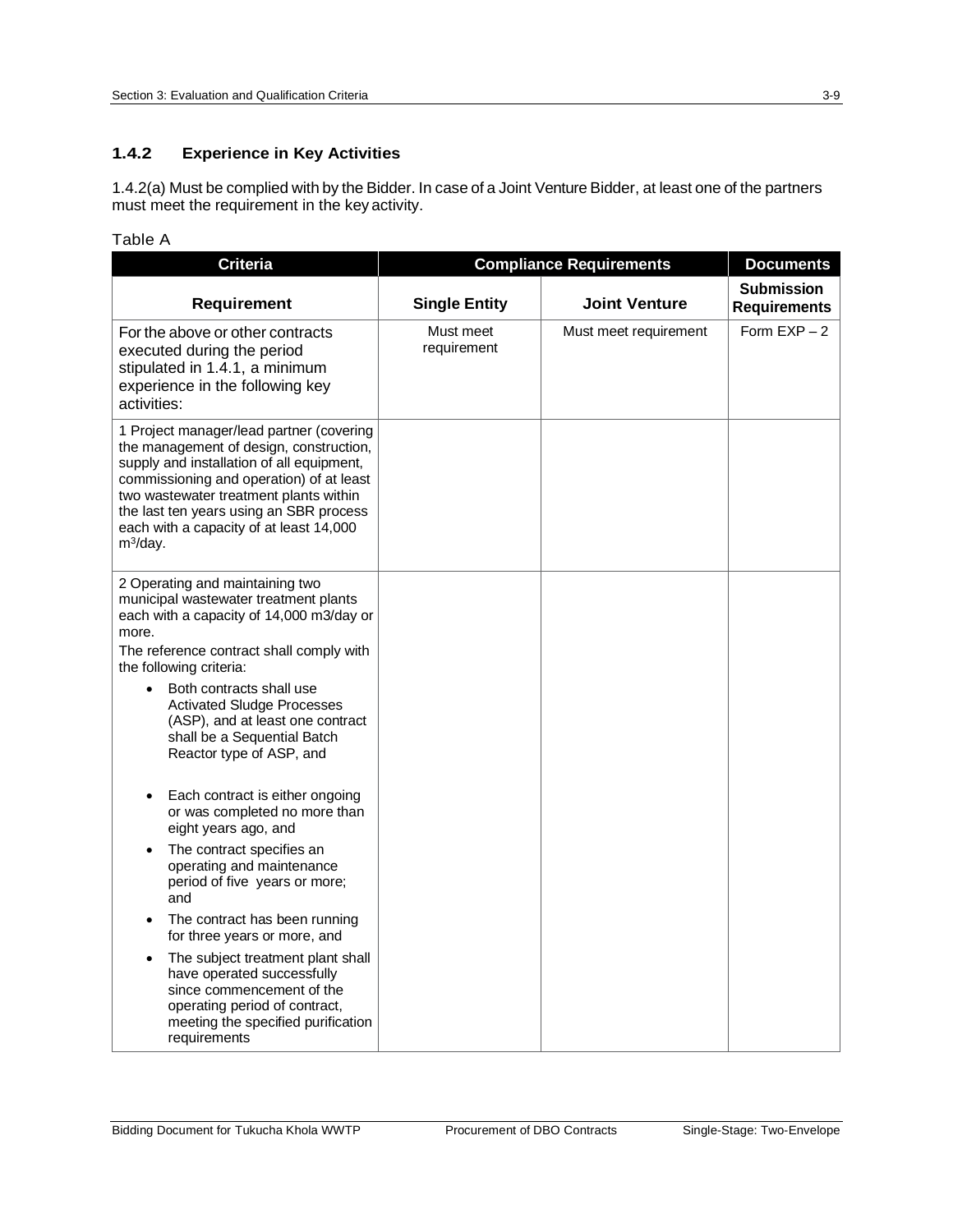1.4.2(b) The Employer accepts any of the following activities to be subcontracted. They may be complied with by the Bidder or by its proposed Specialist Subcontractor. Employer shall require evidence of subcontracting agreement from Bidder in case of specialist subcontractors.

| <b>Criteria</b>                                                                                                                                                                                                                                                                                                                      | <b>Compliance Requirements</b>                                            | <b>Documents</b>                                                   |                                          |
|--------------------------------------------------------------------------------------------------------------------------------------------------------------------------------------------------------------------------------------------------------------------------------------------------------------------------------------|---------------------------------------------------------------------------|--------------------------------------------------------------------|------------------------------------------|
| <b>Requirement</b>                                                                                                                                                                                                                                                                                                                   | <b>Single Entity or its</b><br><b>Specialist</b><br><b>Subcontractors</b> | Joint Venture or its<br><b>Specialist</b><br><b>Subcontractors</b> | <b>Submission</b><br><b>Requirements</b> |
| For the above or other contracts<br>executed during the period<br>stipulated in 1.4.1, a minimum<br>experience in the following key<br>activities:                                                                                                                                                                                   | One must meet<br>requirement                                              | One must meet<br>requirement                                       | Form $EXP - 2$                           |
| 1 Outline and detailed design<br>Subcontractor must have<br>experience of having successfully<br>completed within the last five (5)<br>years:                                                                                                                                                                                        |                                                                           |                                                                    |                                          |
| a) at least two contracts for the<br>design of wastewater plants with<br>SBR technology of at least 14,000<br>m3/day capacity, and with<br>complexity similar to the proposed<br>subcontract, and                                                                                                                                    |                                                                           |                                                                    |                                          |
| b) at least one contract for the<br>design of a wastewater treatment<br>plant with anaerobic sludge<br>digestion, biogas production and<br>internal biogas use.                                                                                                                                                                      |                                                                           |                                                                    |                                          |
| 2 Biogas power generation<br>equipment supply and installation:<br>Subcontractors must have<br>successfully completed at least<br>two contracts during the past 10<br>years of size and complexity<br>similar to the proposed contract.<br>For example: contract shall be for<br>a power plant with a capacity of at<br>least 60 kW. |                                                                           |                                                                    |                                          |

#### Table B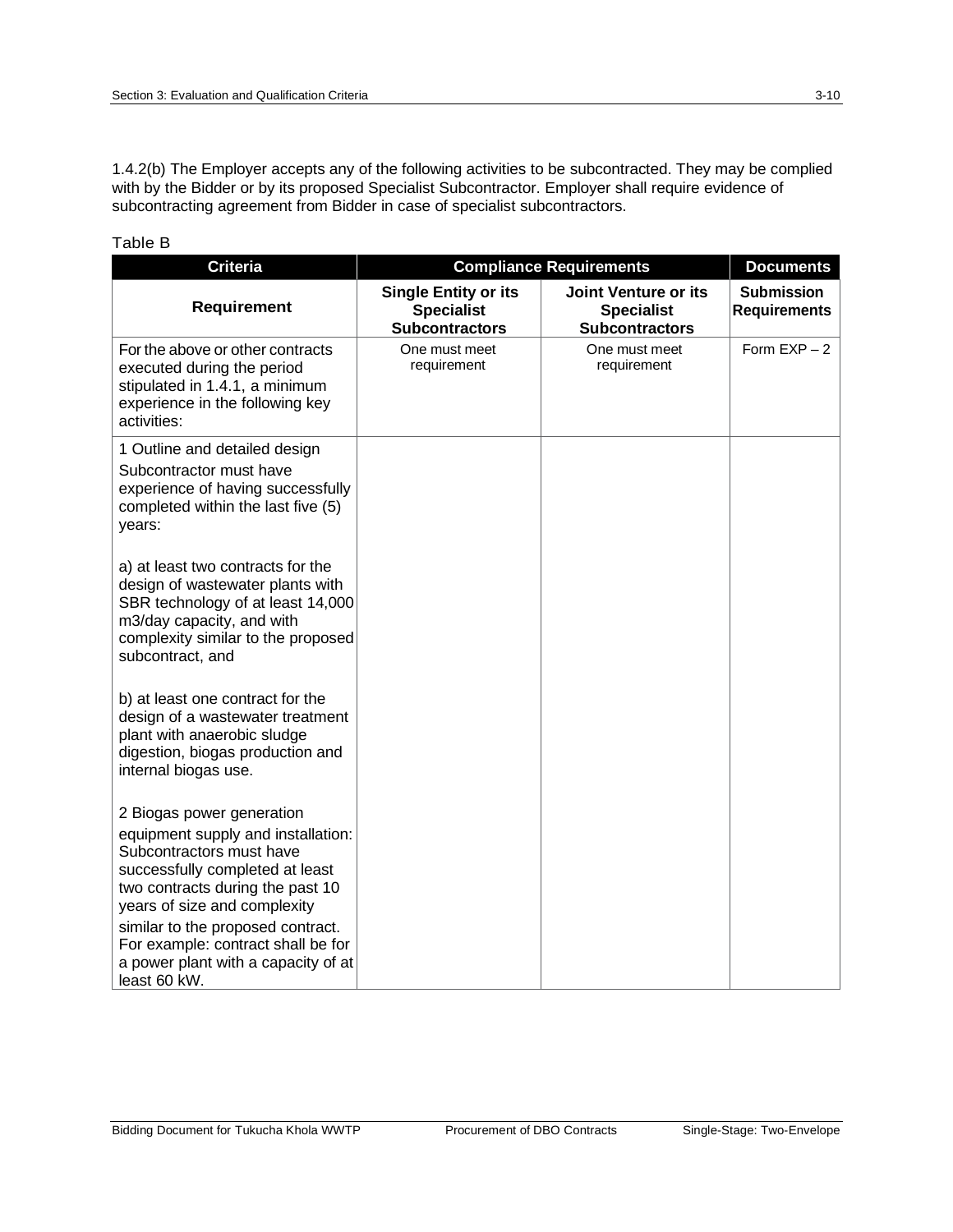## **1.5 Subcontractors**

Subcontractors or Suppliers for the following major items of Plant, Materials, and Services must meet the following minimum qualification criteria, herein listed for a Subcontractor for that item. Failure to comply with this requirement will result in rejection of the Subcontractor but not the Bidder.

| Item<br>No.   | <b>Description of Item</b>                                                                                                                                                                                                                               | <b>Minimum Criteria to be met</b>                                                                                                                                                                                                                                                                                                       | <b>Documents</b><br><b>Submission</b><br><b>Requirements</b> |
|---------------|----------------------------------------------------------------------------------------------------------------------------------------------------------------------------------------------------------------------------------------------------------|-----------------------------------------------------------------------------------------------------------------------------------------------------------------------------------------------------------------------------------------------------------------------------------------------------------------------------------------|--------------------------------------------------------------|
| $\mathbf 1$   | Civil works subcontracts* (e.g.<br>excavation, soil stabilization,<br>landscaping works etc)<br>* Important note: Subcontracting of<br>a works package to one company<br>shall be limited to 20% of the<br>Accepted Contract Amount for<br>Design Build. | Subcontractors must have experience<br>of having completed at least one<br>contract of similar complexity to the<br>proposed subcontract, and having a<br>Bidder's Participation value of at least<br>80% to the proposed subcontract,<br>within the last five (5) years.                                                               | Form $EXP - 3$                                               |
| $\mathcal{P}$ | <b>Manufacturers</b><br>of<br>electrical.<br>mechanical<br>and<br>instrumentation of major & critical<br>equipment                                                                                                                                       | Manufacturers must have at least ten<br>years' experience of production of<br>similar equipment and be ISO 9001<br>certified.                                                                                                                                                                                                           |                                                              |
| 3             | Electrical, Mechanical<br>and<br>instrumentation installation                                                                                                                                                                                            | Subcontractors must have experience<br>of having completed at least one<br>contract for a wastewater plant using<br>similar technology and having similar<br>complexity to the proposed<br>subcontract, and having a Bidder's<br>Participation value of at least 80% of<br>the proposed subcontract, within the<br>last five (5) years. |                                                              |

Operation and maintenance shall not be subcontracted.

In the case of a Bidder who offers to supply and install major items of Plant under the Contract, which the Bidder did not manufacture or otherwise produce, the Bidder shall provide the Manufacturer's authorization, using the form provided in Section 4 (Bidding Forms), showing that the Bidder has been duly authorized by the Manufacturer or producer of the related Plant and equipment or component to supply and install that item in the Employer's country. Failure to submit the Manufacturer's authorization at the first instance is considered a minor, nonmaterial omission and shall be subject to clarification. However, failure of the Bidder to submit the omitted authorization shall lead to rejection of the Subcontractor or Manufacturer of the item under evaluation in accordance with ITB 31.4.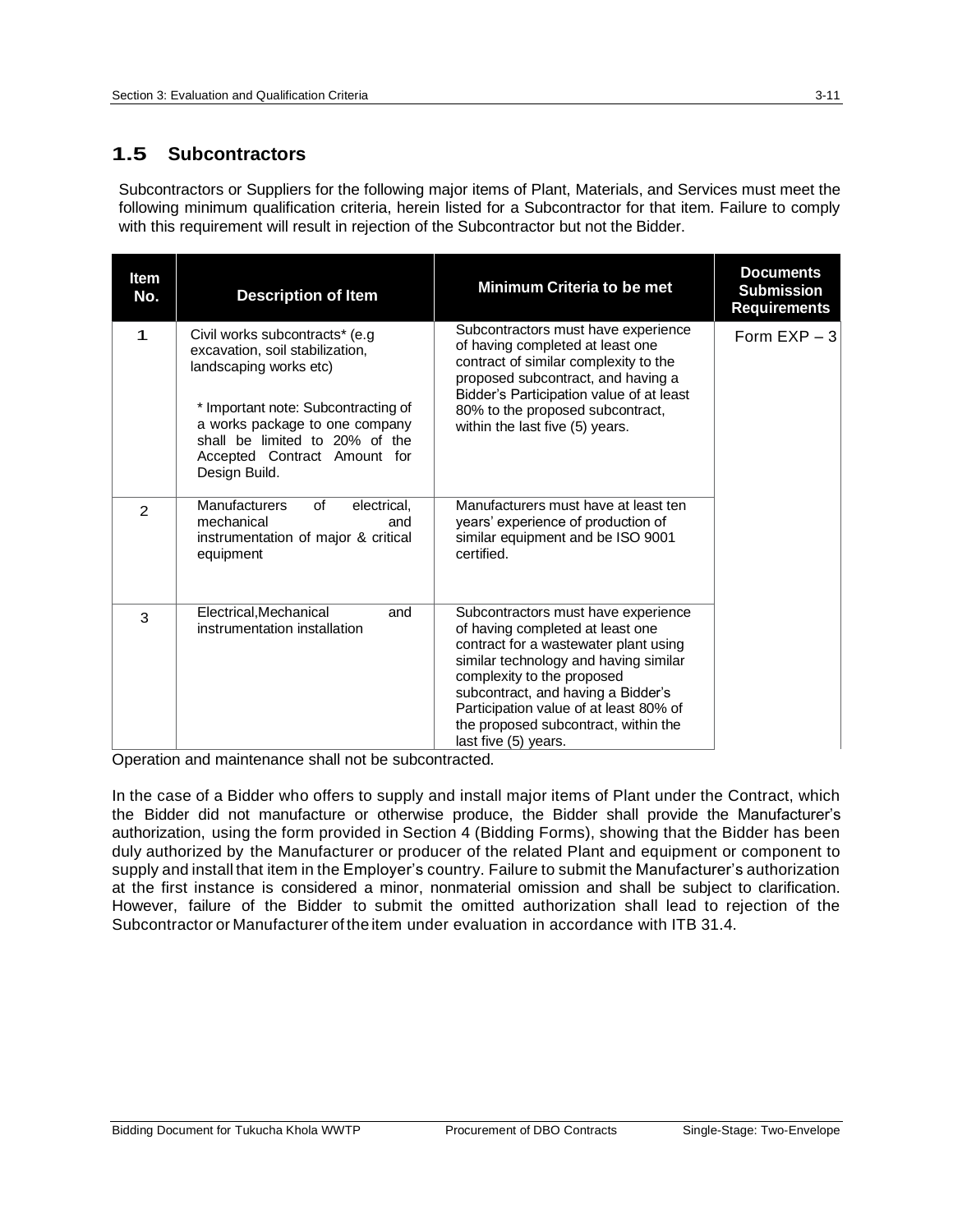## **2. Evaluation**

## **2.1 Technical Evaluation**

#### A) Determination of Responsiveness (ITB 33)

The determination of responsiveness of the Technical Bid under ITB Sub-Clause 33 will include (but be not limited to) the following:

- i. An assessment of whether the Bidder has demonstrated that the proposed design will meet the standards specified in the schedule of performance guarantees (see Section 4,"Schedule of Performance Guarantees").
- ii. Confirmation that the Bidder's design uses classical Sequential Batch Reactor (SBR) technology with no inflow into a SBR during sedimentation, decanting and idle phases.

Bids that are not substantially responsive to the requirements of the bid documents will be rejected.

#### B) Detailed Evaluation of Technical Bids (ITB 35)

The Employer will establish a technical score for each technical proposal not previously rejected as being substantially nonresponsive. The scoring will be based on the criteria and marking system described in the table below.

|                |                                                                                                            |            | <b>Minimum Score</b> |         |
|----------------|------------------------------------------------------------------------------------------------------------|------------|----------------------|---------|
|                | <b>Evaluation Criteria</b>                                                                                 | <b>Max</b> | As $%$ of            | As      |
|                |                                                                                                            | available  | available            | points  |
|                |                                                                                                            | points     | score                |         |
| $\mathbf{1}$ . | Contractor's proposed organisation                                                                         | 100        |                      |         |
| a.             | Overall quality of organisation and project<br>management proposal                                         | 30         |                      |         |
| b.             | CVs of key Design-Build Personnel                                                                          | 40         |                      |         |
| c.             | CVs of key Operation Service Personnel                                                                     | 20         |                      |         |
| d.             | Coordination with the Employer and Employer's<br>Representative                                            | 10         |                      |         |
| 2.             | Time schedule, mobilisation, planning                                                                      | 75         |                      |         |
| a.             | Understanding of planning and approval requirements                                                        | 15         |                      |         |
| b.             | Site investigations                                                                                        | 10         |                      |         |
| c.             | Design-build programme                                                                                     | 40         |                      |         |
| d.             | Operation Service Period programme                                                                         | 10         |                      |         |
| 3.             | Design proposals                                                                                           | 500        | 70%                  | 350 pts |
| a.             | Overall design concept for the Works (layout, process<br>selection, flood protection, river crossing etc.) | 100        |                      |         |
| b.             | Inlet works and lifting station                                                                            | 40         |                      |         |
| c.             | Primary treatment and bypass structures                                                                    | 50         |                      |         |
| d.             | Secondary treatment                                                                                        | 90         |                      |         |
| е.             | Biogas and power generation                                                                                | 50         |                      |         |
| f.             | Odour mitigation measures                                                                                  | 30         |                      |         |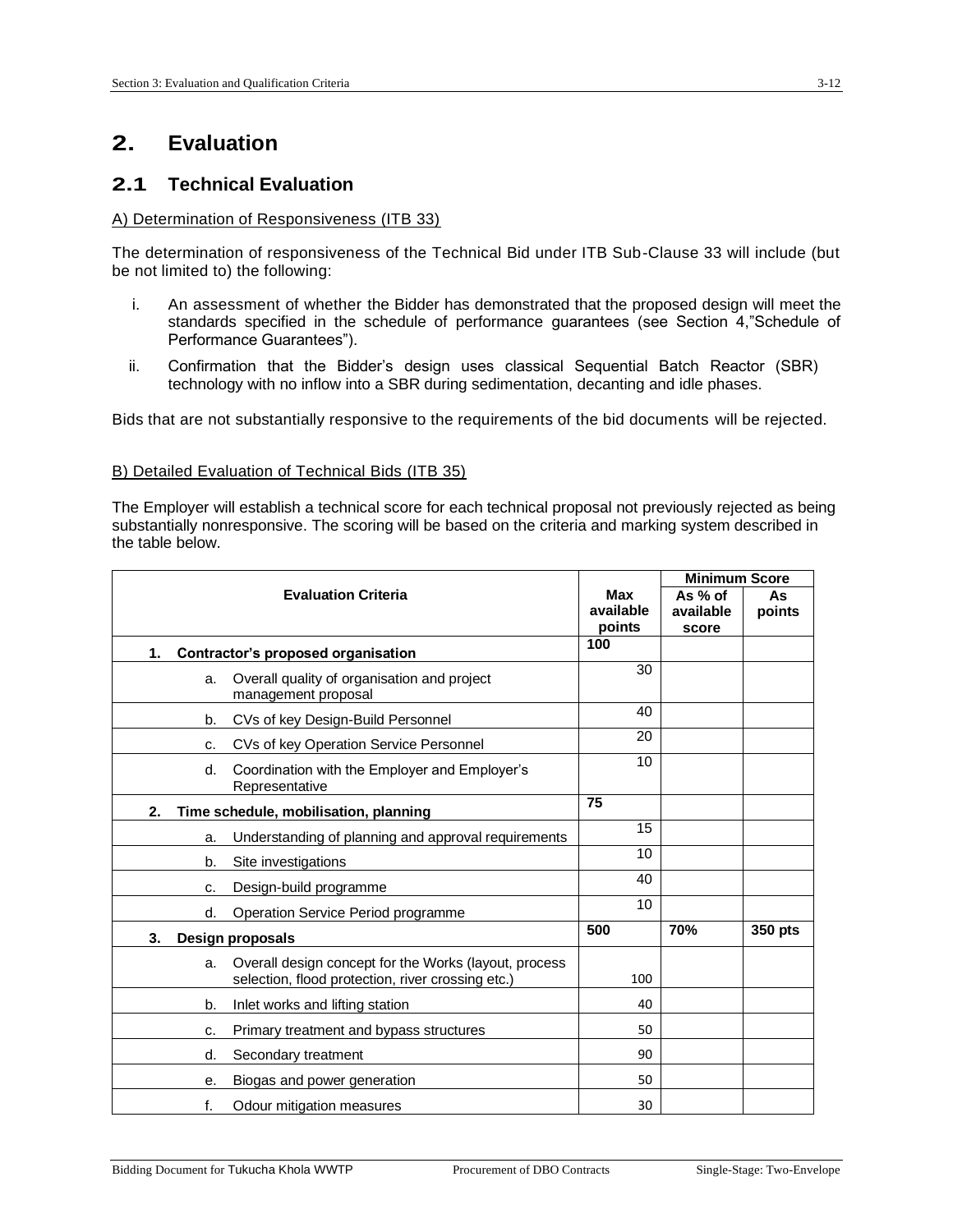|    | q.              | Sludge management                                                                            | 50   |     |        |
|----|-----------------|----------------------------------------------------------------------------------------------|------|-----|--------|
|    | h.              | Automation and process control systems                                                       | 50   |     |        |
|    | i.              | Administrative buildings, architecture, landscaping,<br>access roads and ancillary works     | 20   |     |        |
|    |                 | Risk assessment                                                                              | 20   |     |        |
| 4. |                 | <b>Construction proposals</b>                                                                | 100  |     |        |
|    | a.              | Construction method statement                                                                | 40   |     |        |
|    | b.              | Opportunities for local contractors / companies                                              | 10   |     |        |
|    | C.              | Awareness of local impacts during construction<br>(environmental impact mitigation measures) | 10   |     |        |
|    | d.              | Plan for Tests upon Completion of Design Build                                               | 20   |     |        |
| 5. |                 | <b>Operation and Maintenance Plan</b>                                                        | 150  | 50% | 75 pts |
|    | a.              | Overall quality of the O&M plan and compliance with<br>the ERQ.                              | 150  |     |        |
| 6. | <b>Handover</b> |                                                                                              | 75   |     |        |
|    | a.              | <b>Transition arrangements</b>                                                               | 35   |     |        |
|    | b.              | Training of follow-on staff                                                                  | 40   |     |        |
|    |                 |                                                                                              |      |     |        |
|    |                 | Total points available                                                                       | 1000 |     |        |

A Technical Bid must receive at least,

- (1) a total score of 600 points; and
- (2) the minimum scores noted above for each of the criteria scored to qualify to be considered further in the procurement process.

Proposals that,

- (1) receive fewer than 600 points; or<br>(2) do not receive at least the minimu
- do not receive at least the minimum scores in each scored criteria; or

will be rejected for non responsiveness.

Bidders shall note that under this evaluation process, it is possible to meet or exceed the minimum scores for each criteria and still not receive the required 600 points to be considered further.

## **2.2 Economic Evaluation**

In addition to the criteria listed in ITB 37.2 I (a)–(f), the other relevant evaluation factors are developed below.

The following evaluation factors shall be taken into account for determining the lowest evaluated Bid. Adjustments in price that result from the procedures outlined below shall be added, for purposes of comparative evaluation only, to arrive at an "Evaluated Bid Price." Bid prices quoted by Bidders shall remain unaltered.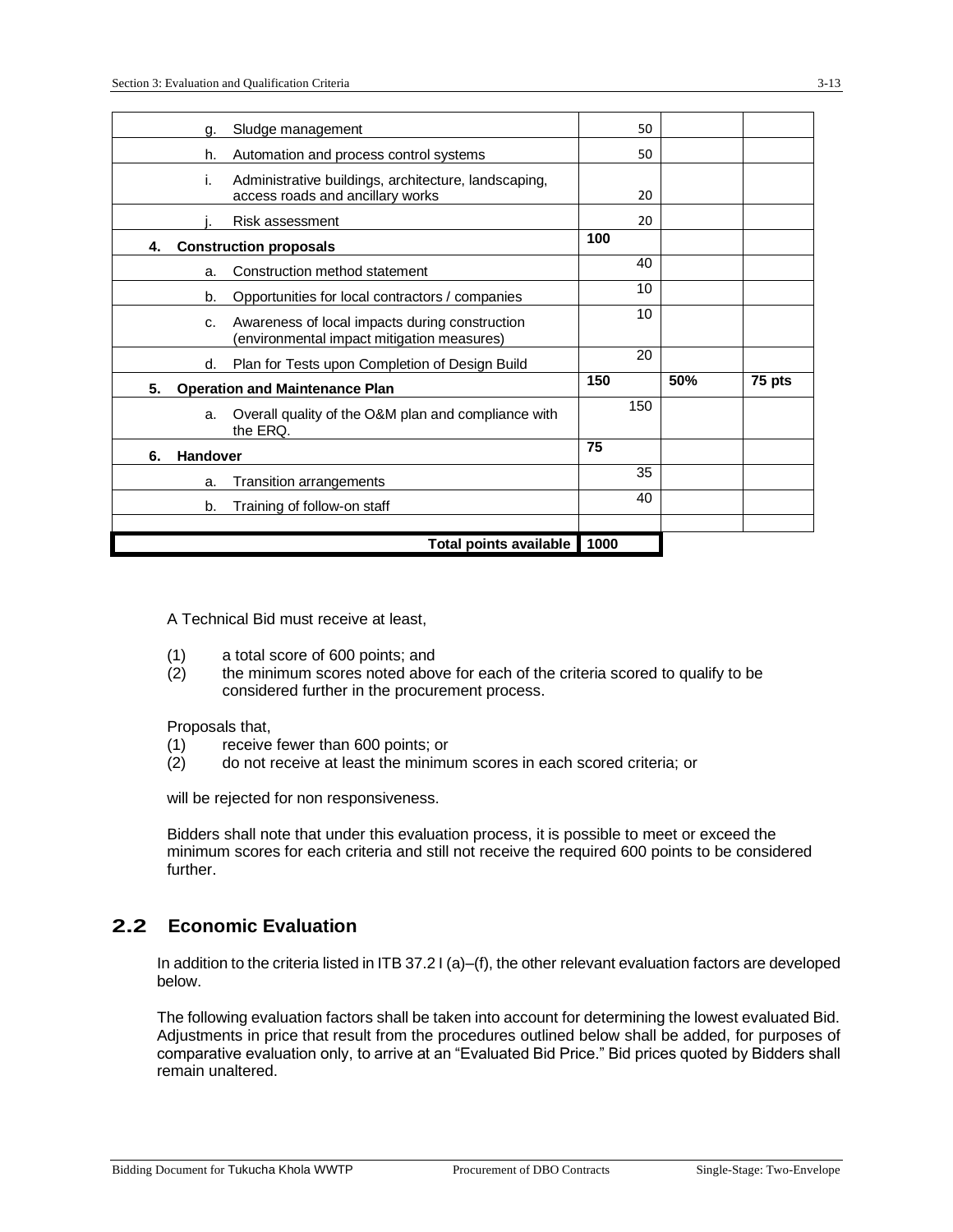#### **2.2.1 Quantifiable Nonmaterial Deviations, Reservations, and Omissions**

The evaluation shall be based on the evaluated cost of fulfilling all of the Contract obligations as laid down under this Bidding Document. Accordingly, the Employer shall proceed with a Bid price adjustment whenever there are quantifiable nonmaterial Deviations, Reservations, and Omissions item(s) or component(s) in a Bid, to correct the effect of those in order to be able to compare all Bids on an equal basis, i.e., on the basis of the same set of Contract obligations.

The price adjustment shall be

- based on a reasonable estimate of the cost of removing any nonmaterial Deviation, Reservation and/or Omission for any item or component of the Bid, where such cost shall be added to the Bid amount, with all reasonable supporting means (such as, for the sake of illustration but not necessarily limited to, a market price study for the said item or component) and/or
- where applicable, made by taking into consideration the corresponding quoted prices from other conforming bids. The price adjustment should be based on the highest price quoted for the same item or component by the other responsive Bidders.

#### **2.2.2 Whole Life Cycle Costs of the facility to be Designed, Built, and Operated under the Contract**

In case the life span expectancy of the facility to be designed, built, and operated by the Contractor under the Contract, as stated by the Employer under the Schedule of Performance Guarantees, is higher than the Contract Operation Service Period, then the provisions below shall apply. Otherwise, there shall be noBid price adjustment on the account of the life cycle costs of the facility.

1. For Bid evaluation purposes only, the following methodology shall be used to calculate the residual life cost of the facility, beyond the Operation Service Period: Calculate the residual life of the facility:

Residual life of the facility = 
$$
M - N
$$

where

- $M =$  The life span expectancy of the facility to be designed, built, and operated by the Contractor under the Contract, as stated by the Employer under the Schedule of Performance Guarantees
- N = The Operation Service Period under the Contract, i.e. the one defined under PCC Part A—Contract Data—Subclause 8.2
- 2. Locate within the Bid the various input variables to be inserted into the below formula in order to determine the net present value of future operation and maintenance costs for each year over the residual life of the facility. The following formula may be used:

Net Present value = 
$$
\frac{FF + VFN + EPN + ARFY}{(1 + d)^{Y}}
$$

Where

- 
- $FF =$  The Contractor's Annual Fixed Fee Bid price, as stated by the Contractor under the Price Schedule No. 5.1.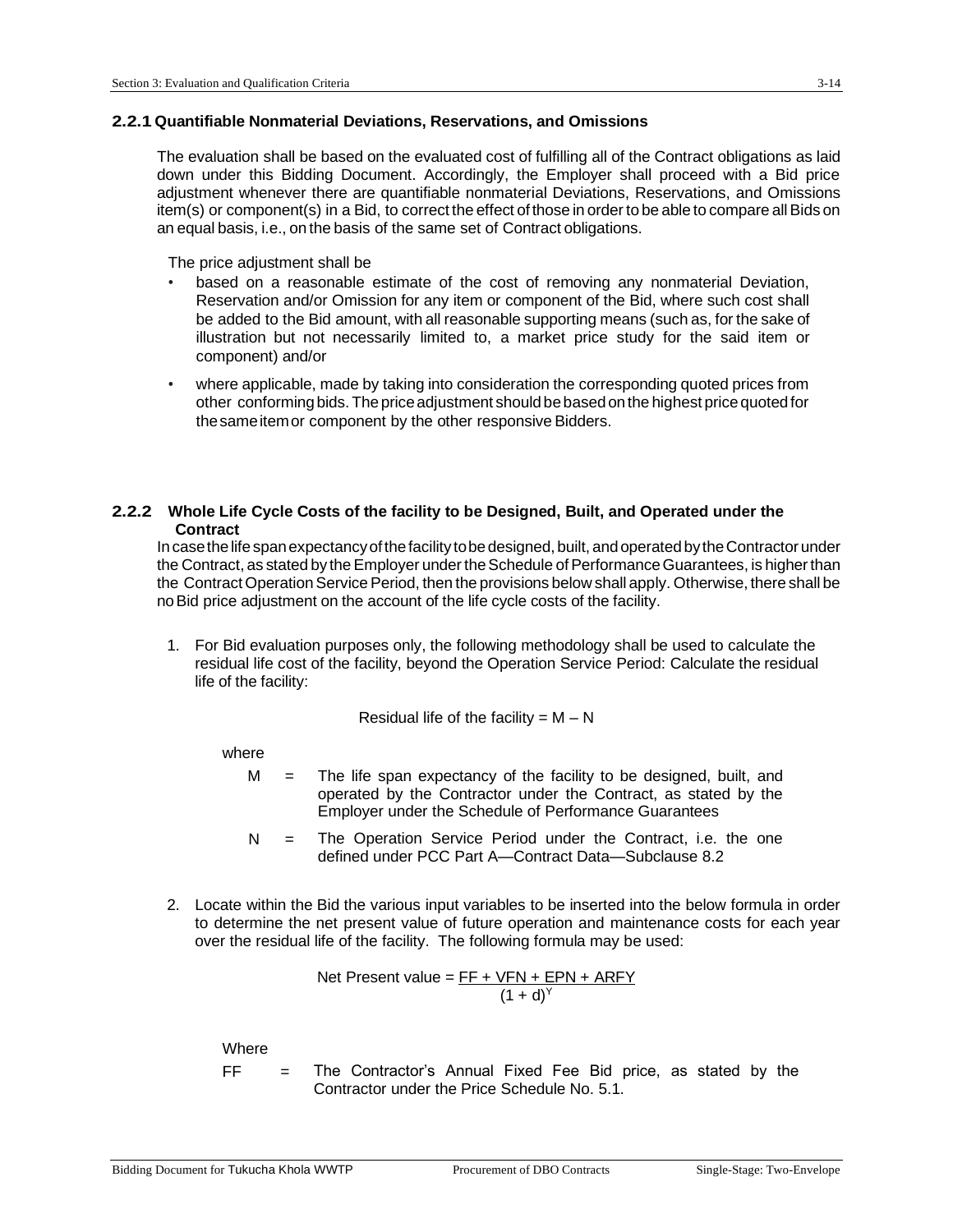- $VFN =$  The Contractor's Variable Fee Bid price for the last year of the Contract Period, as stated by the Contractor under the Price Schedule No. 5.2.
- EPN = The Annual Contractor's Electricity Payment for the last year of the Contract Period as stated by the Contractor under the Price Schedule No. 5.3
- $ARFY =$  The average Asset Replacement Fund value per year, being the total Asset Replacement Fund stated by the Contractor under the Price Schedule No. 7 divided by the Operation Service Period as defined above.

Note: For this Tukucha WWTP contract, the Operation Service Period of 5 years is less than the minimum asset life requirement for the replacement of assets through the Asset Replacement Fund. Therefore, the value of ARFY will be zero.

- y = The year for which the net present value is being calculated;
- $\alpha$  = Discount rate to be used for the Net Present Value calculation. A rate of 5% shall be used.
- 3. Using the above formula (or alternative approved by ADB), calculate the net present value for the combined operation and maintenance costs (FF, VFN, EPN, ARFY) for each year (y) over the residual life of the facility. Note that for the purposes of the calculation, the determination of the year (y) shall be counted from the date of Contract signature.
- 4. Sum the individual net present value calculations for each year of the residual life of the facility in order to determine the total adjustment to be made to the Bid Price.

#### **2.2.3 Contractor's Overhead and Profit for Compensation Events**

Multiply the Bidder's proposed percentages in the Schedule of overhead and profit to the Bid amount for the Design–Build of Works (which is the sum of Price Schedules Nos. 1 to 4) and add this to the Bid price for evaluation.

#### **2.2.4 Work, Services, Facilities, etc., to be Provided by the Employer**

Where Bids include the undertaking of work or the provision of services or facilities by the Employer in excess of the provisions allowed for in the Bidding Document, the Employer shall assess the costs of such additional work, services and/or facilities during the duration of the Contract, and factor for those when calculating the whole life cycle costs under the preceding part. Such costs shall be added to the Bid price for evaluation.

#### **2.2.5 Domestic Preference**

If domestic preference applies as per BDS 41.1, then the following shall apply. Otherwise, there shall be no Bid price adjustment on the account of domestic preference.

A domestic preference will be granted to eligible domestically produced Plant and Materials in accordance with the following provisions:

(a) The preference margin shall not be applied to the whole facility but only to the eligible domestically produced Plant and Materials within the Contract.